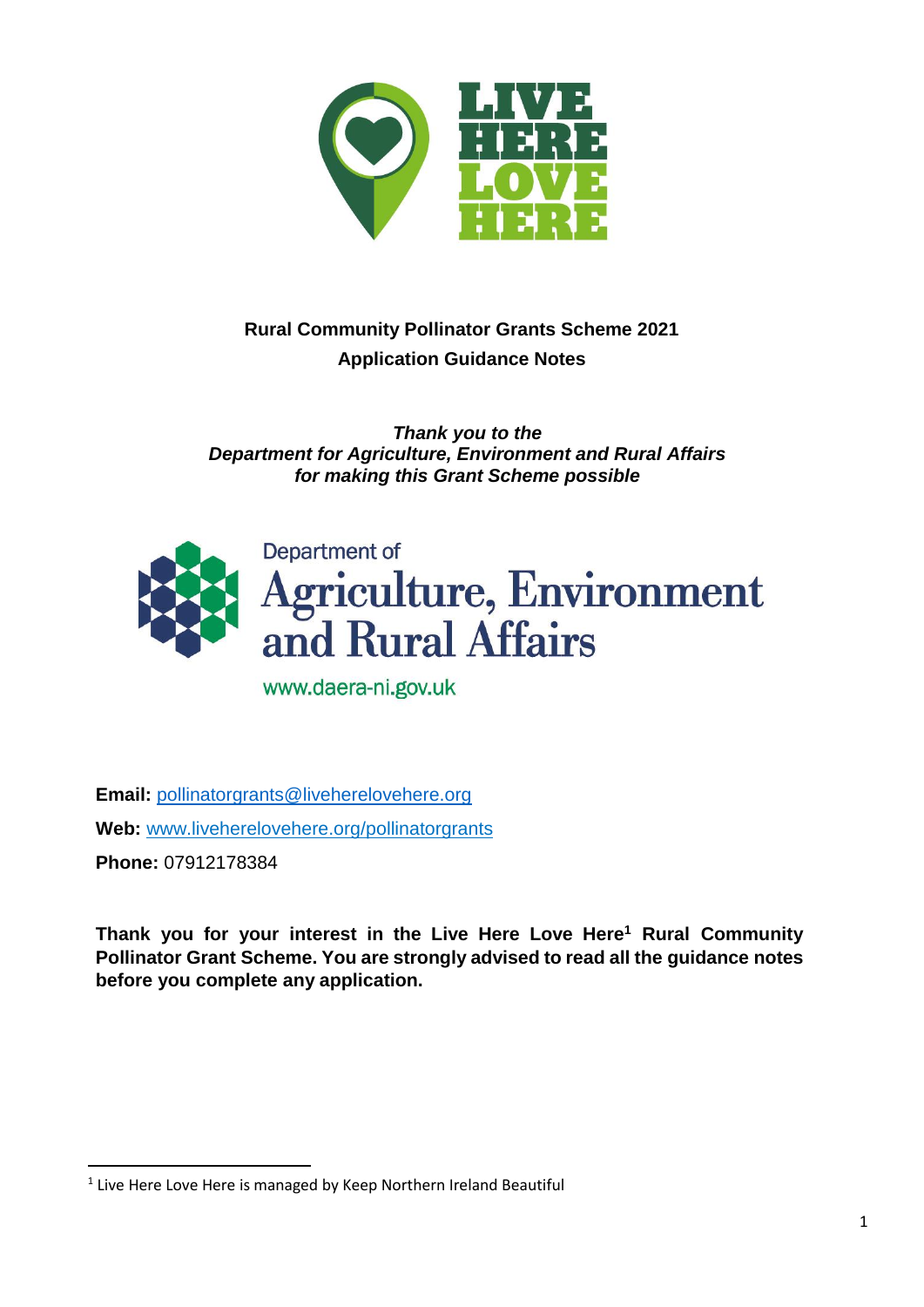### **INTRODUCTION**

 $\overline{a}$ 

The Live Here Love Here Rural Community Pollinator Grants are being wholly provided by the Department of Agriculture, Environment and Rural Affairs. They are being promoted through the Live Here Love Here collaborative partnership, involving DAERA, ten Local Councils, Northern Ireland Housing Executive and Keep Northern Ireland Beautiful.

The Rural Community Pollinator Grants Scheme is a pilot Scheme which will provide capital grants from **£3,000 to £12,000** covering 95% of costs to community groups and schools wishing to establish, enhance or develop a local community pollinator garden.

A Rural Community Pollinator Garden is a shared space with pollinating plants, habitats, wildflowers, flowers, shrubs and trees etc. on land in the ownership or leased by a community group or school or permission has been given by landowner. The garden **must** have elements that provide for pollinators, but the project does not have to be exclusively for this reason. The garden should be inclusive and accessible and it should provide a healthy pit stop for pollinators and humans alike. The scheme will also provide suitable infrastructure for people to enjoy the space including the provision of seats, picnic tables, paths and fencing.

The grants support new initiatives aimed at protecting and providing for pollinators. Applicants such as communities, sports clubs and schools will be encouraged to increase pollinator-friendly land management techniques.

Keep Northern Ireland Beautiful's [Biodiversity Recovery webpage](https://keepnorthernirelandbeautiful.etinu.net/cgi-bin/generic?instanceID=70) provides a number of resources and actions that help you to provide habitat and nectar rich food for pollinators. It advises how to create shelter and nesting areas and to work to reduce the use of harmful pesticides and chemicals. It also highlights the importance of recording what pollinators you find by supplying data to The [UK Pollinator Monitoring Scheme.](https://ukpoms.org.uk/home) Biodiversity Recovery is about all of us, from farmers to local authorities, to schools, gardeners and communities, coming together to try and create a place where pollinators can survive and thrive.

The Rural Community Pollinator Grants<sup>2</sup> will support community groups and schools to:

- Increase the biodiversity value of an area by planting for pollinators.
- Transform unused spaces into valued community spaces, adding habitats and greening-up grey spaces.
- Create a positive legacy within a rural community.
- Improve the health and wellbeing of rural communities and aid biodiversity recovery by helping to improve and/or maintain the quality of community spaces.
- Increase civic pride through a programme of community engagement.
- Improve the quality of their local environment by changing behaviour to reduce the incidence of littering and dog fouling.

<sup>&</sup>lt;sup>2</sup> Funding for grants under this pilot Scheme is provided as part of the Northern Ireland Centenary celebrations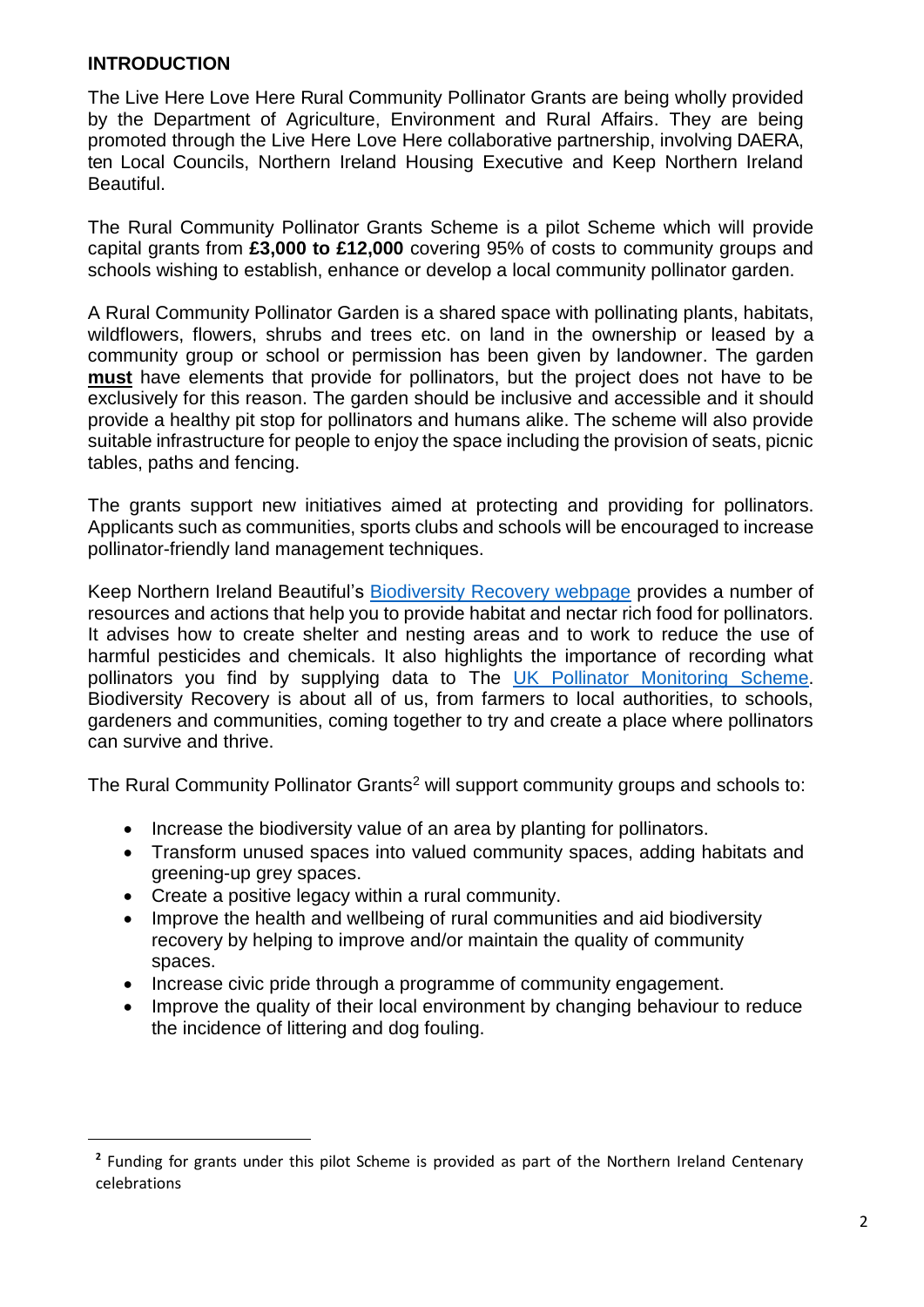# **ELIGIBILITY**

The project needs to be located in a **rural** area. For the purposes of this Scheme, rural is defined as all those areas outside the statutory development limits of those towns with a population in excess of 5,000 inhabitants. Please use the **eligibility checker<sup>3</sup> to see if** your location has a population of fewer than 5000.

# **Who can apply?**

- Volunteer, community groups and NGOs
- 'Friends Of' groups
- Non-constituted groups
- Schools and third level education organisations
- Youth groups, sports clubs, churches.
- Not for Profit Organisations managing community spaces

Note that collaborative applications between two or more of the above categories are highly encouraged.

The Rural Community Garden Pollinator Scheme is open to all groups including those which have previously received grants through Live Here Love Here.

# **WHAT TYPE OF PROJECTS WILL THE SCHEME CONSIDER?**

Proposed projects must meet three or more of the following: **objectives**

- (a) Enhance the environmental management and quality of a local area by planting a variety of plants for pollinators.
- (b) Benefiting the wider community and environment.
- (c) Increasing community access to biodiversity rich sites
- (d) Creating a positive legacy within the community.
- (e) Increasing civic pride through a programme of community engagement.
- (f) Improve the health and wellbeing of communities and biodiversity whilst helping to improve and/or maintain community spaces
- (g) Increasing the biodiversity value of an area by re-introducing native species.

*Applicants should note that projects do not need to meet all the objectives but applications should strongly indicate all those that are being met and must meet at least three of the above listed objectives.*

Applicants should also demonstrate:

 $\overline{\phantom{a}}$ 

(h) How they will maintain the areas planted in the 3 years following planting.

<sup>&</sup>lt;sup>3</sup> Eligibility checker developed using data from the Northern Ireland Statistics & Research Agency, Review of the [statistical classification and Delineation of Settlements, March 2015.](https://www.nisra.gov.uk/sites/nisra.gov.uk/files/publications/review-of-the-statistical-classification-and-delineation-of-settlements-march-2015.pdf)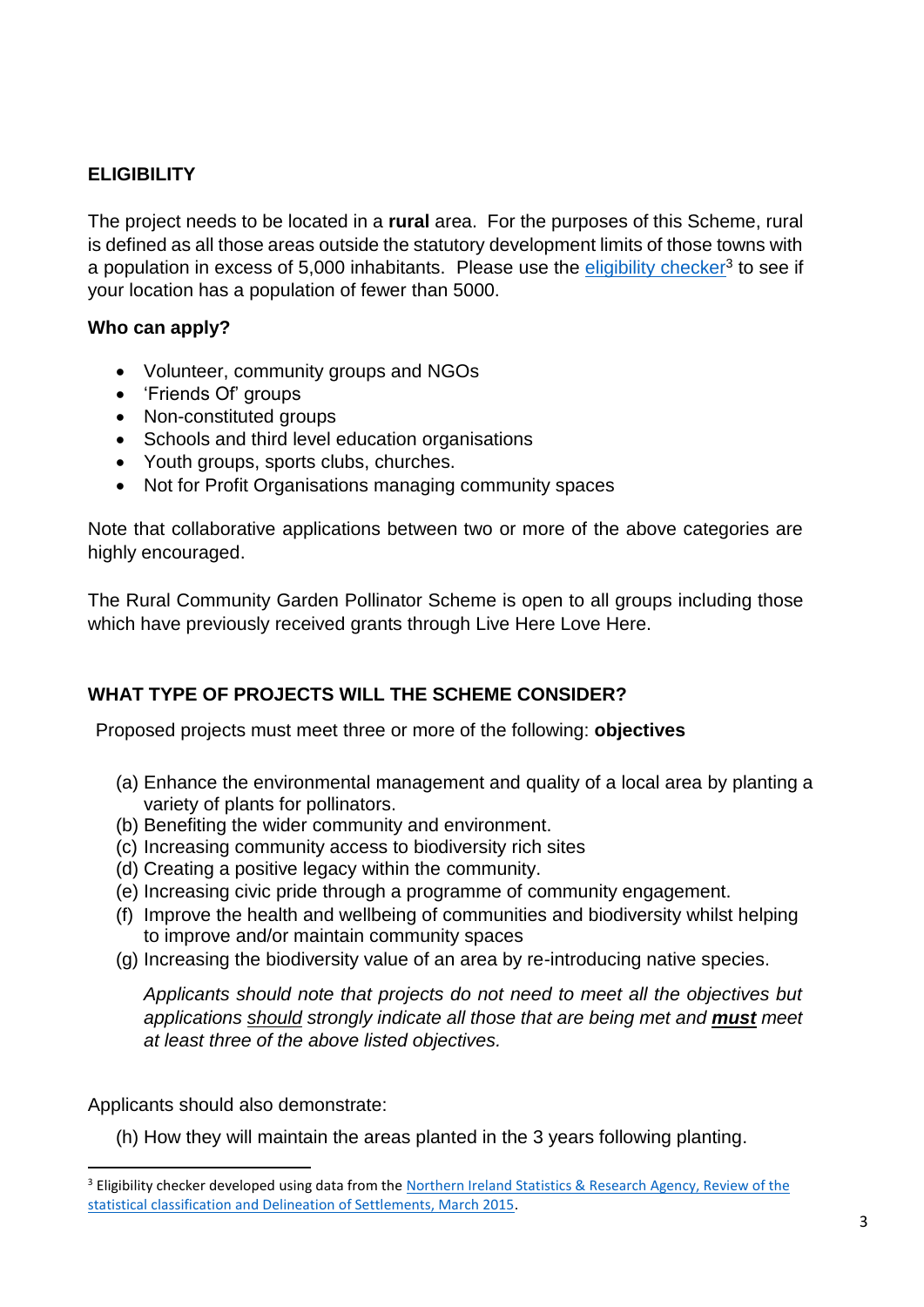- (i) How volunteers will be engaged in the project
- (j) The intended Rural Community Pollinator site on a site map
- (k) The amount of funding requested for capital items is proportionate to the level of pollinating plants being planted.
- (l) Their commitment to using peat free or reduced peat compost (where applicable).

# **Examples of eligible projects:**

- Creation of native wildflower meadows / patches in community spaces and schools.
- Planting for pollinators in community spaces wildflower seeds & plugs, shrubs, fruiting bushes, native trees & fruit trees, hedging.
- Infrastructure to improve access new paths or upgrading current informal paths.
- Street furniture benches, picnic tables, signs, fencing
- Tools for maintaining projects community tool kit/hand tools
- Habitats bird/bat/bug boxes
- Traditional land management skills; hedge laying / coppicing / stone walls
- Raised beds for improved access
- Green Roofs on public/community buildings
- Outdoor classrooms with suitable planting
- Removal of invasive species.

Workshops and/or training may be funded if it demonstrates that the project meets the Rural Community Pollinator objectives and will upskill and benefit the wider community.

Projects will be assessed in the following areas: meeting objectives; project goals; project need; community involvement; community benefit; long term impact; value for money and leverage; ability to adapt delivery based on Government guidance.

All items purchased through the Rural Community Pollinator scheme must benefit all members of the community and be stored in a communal facility.

# **What the scheme won't fund**

The primary focus of the Rural Community Pollinator Grants is to increase the quality of greenspaces for communities and pollinators.

While the items below may be part of your project, the Rural Community Pollinator Grants will **not** fund these items:

- Professional fees more than 10% of an awarded grant
- Project delivery running costs eg salaries, insurance, mileage, office overheads
- Machinery eg lawnmowers, strimmers or fuel
- Non environmental interests eg party political activities, promotion of religion
- Costs for events holiday schemes, catering, volunteer expenses.
- Murals (small quantities of paint to cover graffiti etc. will be considered)
- Herbicides for ground preparation or pesticides
- Hanging baskets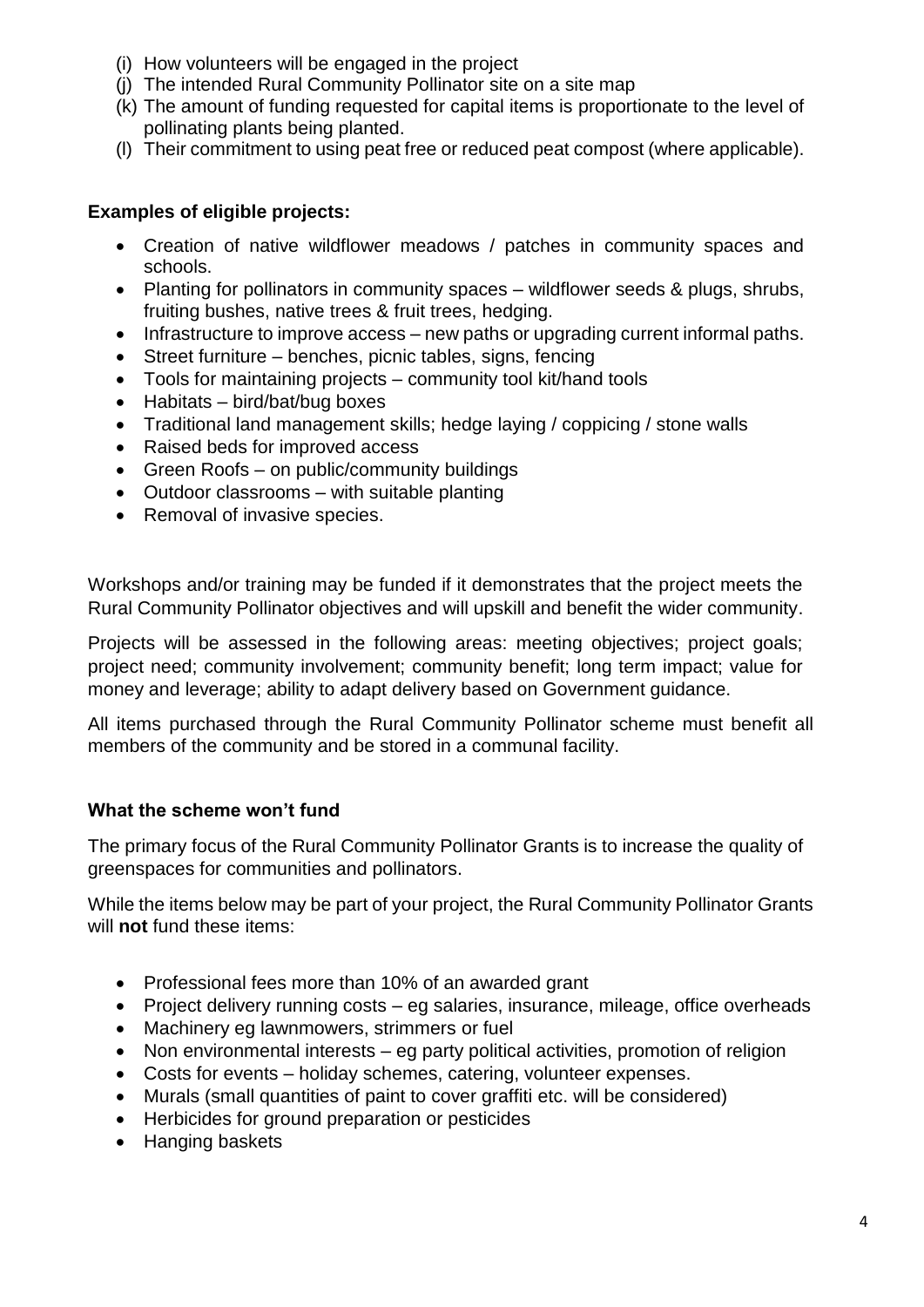#### **Landowner Permission**

**It is your responsibility to ensure that all permissions, consents, legal requirements, etc. are complied with before you commence your project. Schools are required to provide documentary evidence from the broad of trustees that the land can be used for this purpose for a minimum of 5 years from the date of the letter of offer.**

### **Insurance**

It is your responsibility to ensure that all of your activities, including all assets purchased and installed, project materials etc. arising from this project are properly and fully insured for public, employee or any other liability. Keep Northern Ireland Beautiful does not have in place insurance or other arrangements to indemnify you, your employees or other volunteers in respect of any legal liability arising from any act or omission in the fulfilling of the work covered by this grant.

# **VALUE OF GRANTS AWARDED**

Grants will be awarded between **£3,000 and £12,000**

#### **Where possible, projects should be scalable in proportion to the amount of funding allocated.**

Each applicant organisation can submit only one application with the exception that an applicant may also be named as a partner in a second collaborative bid.

Grants are available to cover 95% of costs. Applicants should demonstrate their ability to fund the remaining 5%.

Grants are paid on completion of the online project claim form and return of receipts. For some projects there is the possibility of paying 50% of total grant up front and this will be decided on a case by case basis.

# **Social Distancing**

In pursuing Rural Community Pollinator grants, we would remind applicants to be mindful of current Government and Public Health Agency advice for COVID-19. Our first priority is to make sure everyone protects their own health during the current pandemic, so we advise applicants to remain up-to-date of relevant guidance on social distancing and actions to stay safe and apply these at all times to project delivery.

# **Site Visits**

During project delivery, the Live Here Love Here team may contact participating groups to arrange site visits to monitor the progress of their project(s). Similarly, after you confirm your project is completed we may arrange a site visit to verify completion and expenditure. All projects delivered by non-constituted groups will be visited.

In accepting a grant you agree to facilitate these visits and provide all information requested in a timely manner. We may also seek your help in developing publicity materials to assist in promoting the grants in future years.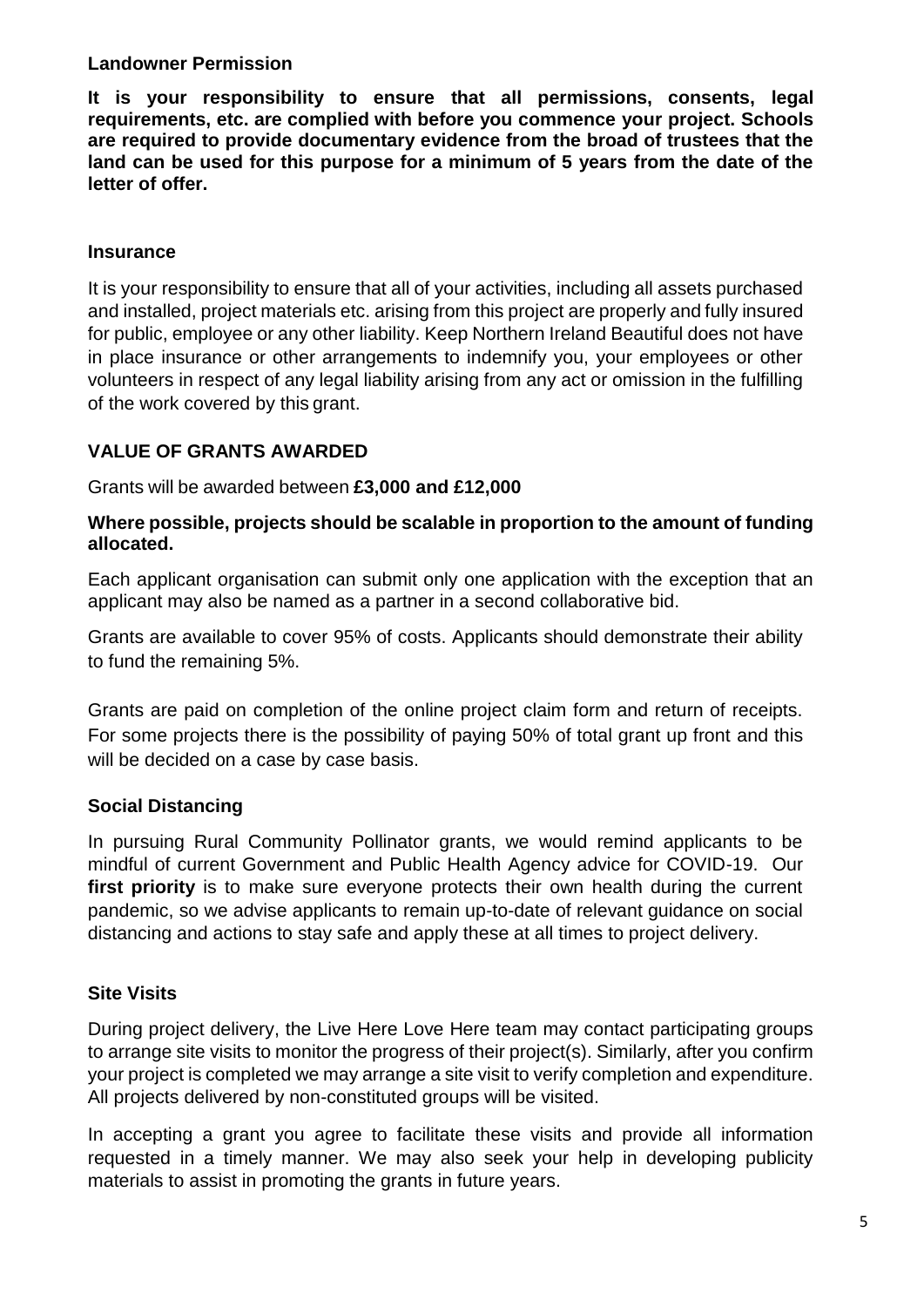These arrangements will be kept under review and site visits will be undertaken in accordance with national government guidance on social distancing at that time.

# **APPLICATION PROCESS**

# **Important Dates for the Capital Grants Scheme:**

| <b>Application Stage</b>                                                              | <b>Deadline</b>                                                          | <b>Important Notes - please read carefully</b>                                                                                                                                                                                                                                                                                                             |
|---------------------------------------------------------------------------------------|--------------------------------------------------------------------------|------------------------------------------------------------------------------------------------------------------------------------------------------------------------------------------------------------------------------------------------------------------------------------------------------------------------------------------------------------|
| Fund opens                                                                            | Wednesday<br>15th Sept<br>2021                                           | The online application is the preferred<br>method for application. Only in exceptional<br>will we<br>consider<br>circumstances<br>other<br>formats. If this is the case please email:<br>pollinatorgrants@liveherelovehere.org                                                                                                                             |
|                                                                                       |                                                                          | All correspondence will take place via email<br>- please use only working/active email<br>addresses to make your application.                                                                                                                                                                                                                              |
|                                                                                       |                                                                          | The online system will auto-save as you<br>complete the application. Once you submit<br>your application it cannot be edited.<br>Additional<br>documents<br>will<br><b>NOT</b><br>be<br>considered.                                                                                                                                                        |
| closes<br>Fund<br>Applications<br>submitted                                           | <b>Noon</b><br>11 <sup>th</sup><br><b>Monday</b><br>Oct<br>2021          | Please complete your application online at<br>www.liveherelovehere.org/pollinatorgrants<br>Applications received after this deadline<br>will not be considered.<br>You will receive an email confirming the<br>receipt of your application and Keep<br>Northern Ireland Beautiful will contact you<br>directly when your application has been<br>assessed. |
| Assessment<br>completed<br>Applicants notified<br>$\sqrt{ }$<br>Letters of Offer sent | 29 <sup>th</sup><br>Friday<br>October<br>2021                            | The judging panel's decision is final.<br>There is no appeals process.                                                                                                                                                                                                                                                                                     |
|                                                                                       |                                                                          | If you have not received a response by this<br>date<br>please<br>then<br>contact<br>pollinatorgrants@liveherelovehere.org                                                                                                                                                                                                                                  |
|                                                                                       |                                                                          | Due to the high volume of applications,<br>provide<br>feedback<br>cannot<br>on<br>we<br>individual applications.                                                                                                                                                                                                                                           |
| Projects completed /<br>financial<br>claims<br>All<br>submitted                       | <b>Noon</b><br>14 <sup>th</sup><br><b>Monday</b><br><b>March</b><br>2022 |                                                                                                                                                                                                                                                                                                                                                            |